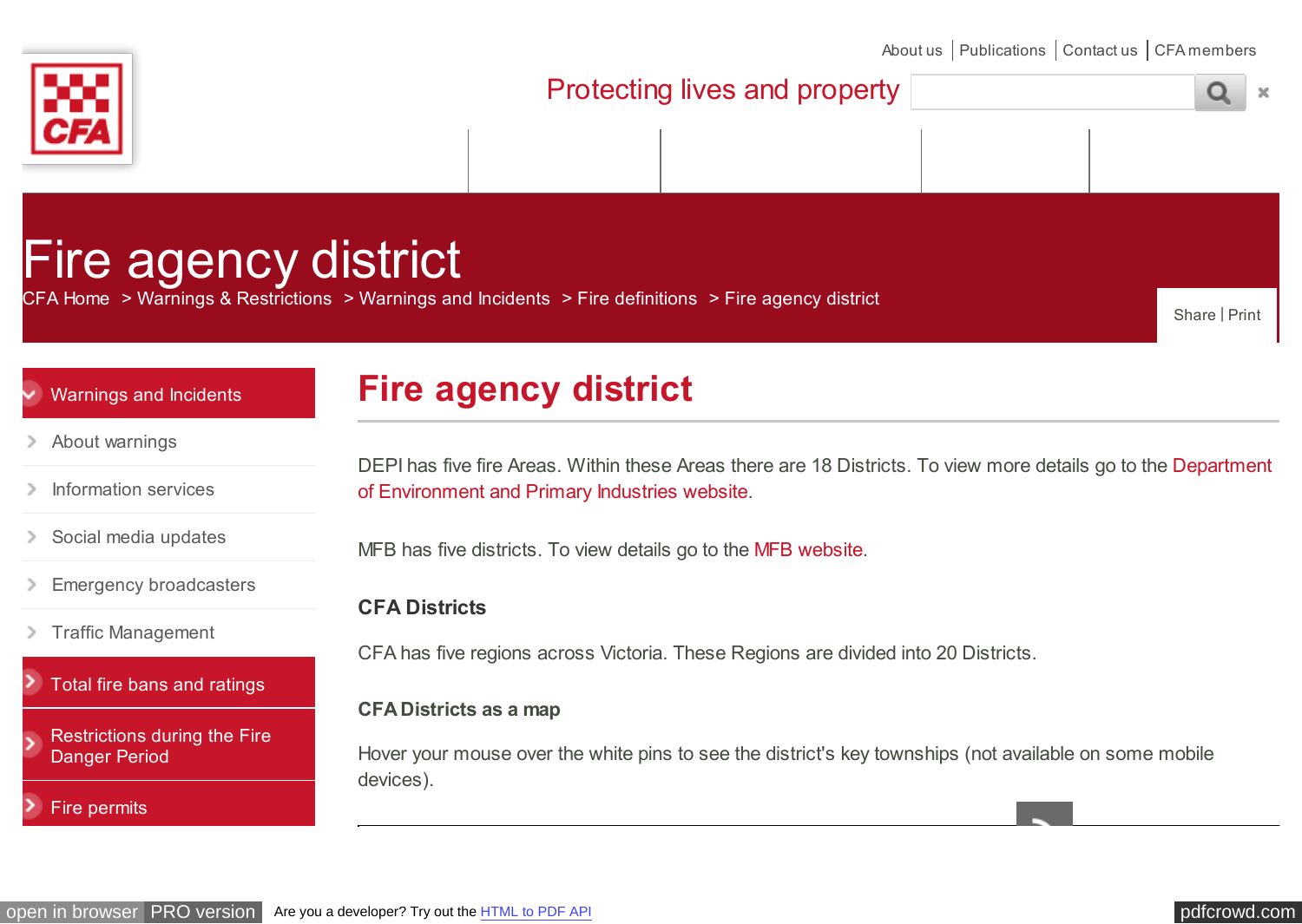

You can also view the full list of CFA Districts below:

| <b>District</b> | Townships in this District                                                  |
|-----------------|-----------------------------------------------------------------------------|
| District 2      | Bealiba, Bendigo, Castlemaine, Heathcote, Kyneton, Raywood, Talbot, Woodend |

[open in browser](http://pdfcrowd.com/redirect/?url=http%3a%2f%2fwww.cfa.vic.gov.au%2fwarnings-restrictions%2ffire-agency-district%2f&id=ma-170819233442-471e280c) [PRO version](http://pdfcrowd.com/customize/) Are you a developer? Try out th[e HTML to PDF API](http://pdfcrowd.com/html-to-pdf-api/?ref=pdf) position of the ATML to PDF API [pdfcrowd.com](http://pdfcrowd.com)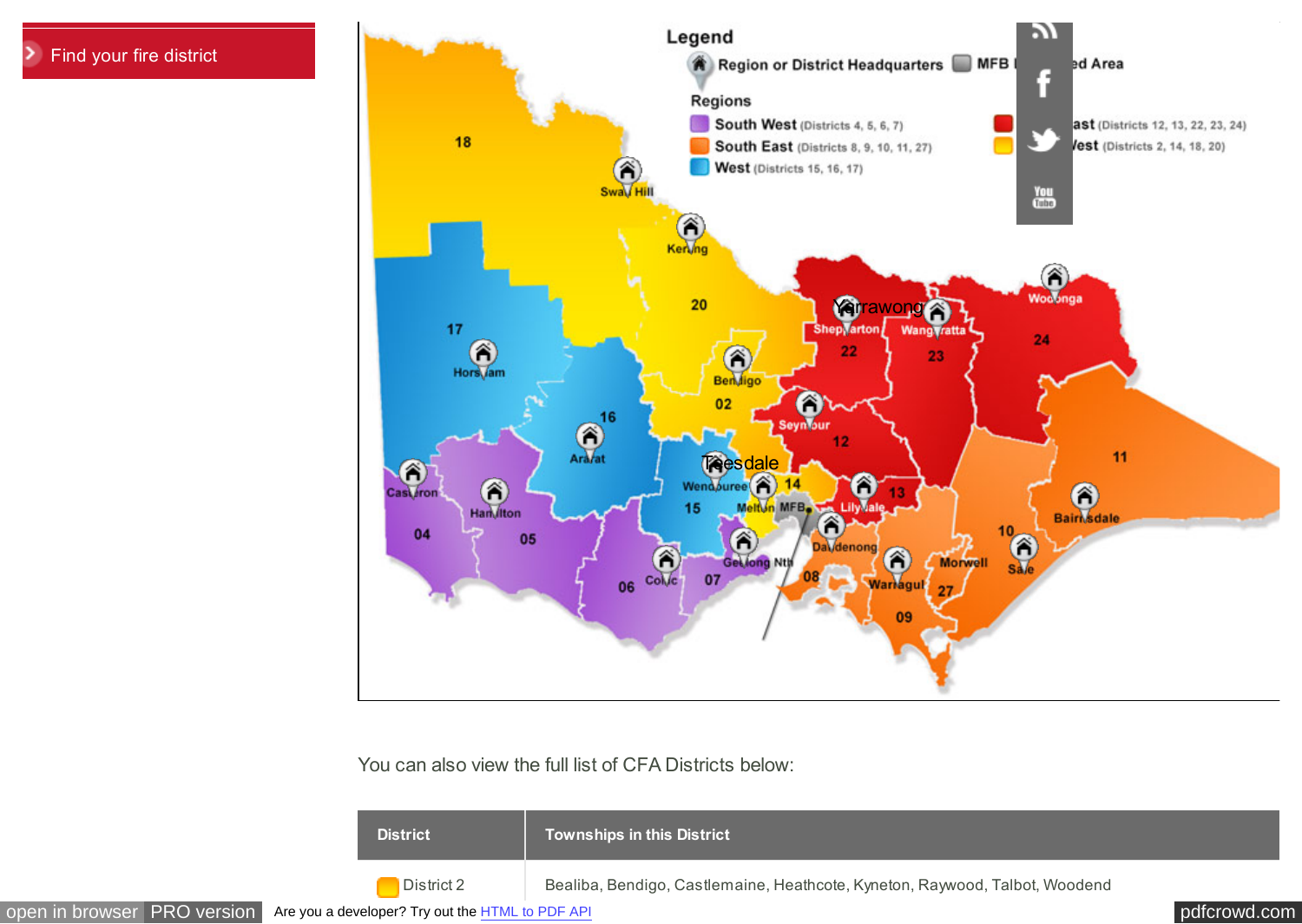<span id="page-2-0"></span>

| District 4  | Casterton, Digby, Killara, Nelson, Portland                                    |
|-------------|--------------------------------------------------------------------------------|
| District 5  | Broadwater, Hamilton, Hawkesdale, Mortlake, Nareen, Strathmore, Warrnambool    |
| District 6  | Apollo Bay, Cape Otway, Cobden, Colac, Princetown, Timboon                     |
| District 7  | Anglesea, Geelong, Lorne, Torquay,                                             |
| District 8  | Cowes, Dandenong, Frankston, Pakenham, Portsea, Wonthaggi                      |
| District 9  | Drouin, Foster, Inverloch, Korumburra, Moe, Warragul                           |
| District 10 | Dargo, Morwell, Sale, Seaton, Traralgon, Yarram                                |
| District 11 | Bairnsdale, Cann River, Gelantipy, Mallacoota, Omeo, Orbost                    |
| District 12 | Eildon, Kilmore, Kinglake, Marysville, Seymour, Yea                            |
| District 13 | Mt Dandenong, Healesville, Lilydale, Warburton, Yarra Glen                     |
| District 14 | Bulla, Melton, Sunbury, Whittlesea                                             |
| District 15 | Bacchus Marsh, Ballarat, Daylesford, Fiskville, Linton, Teesdale, Wingeel      |
| District 16 | Ararat, Avoca, Halls Gap, Nerrin Nerrin, Stawell, Stoneleigh                   |
| District 17 | Broughton, Cannum, Edenhope, Horsham, Leeor, Nhill                             |
| District 18 | Curyo, Donald, Dumosa, Mildura, Murrayville, Ouyen, Robinvale, Swan Hil, Tempy |
| District 20 | Bridgewater, Echuca, Kerang, Kyabram, Lockington, Rheola, Stanhope, Yando      |